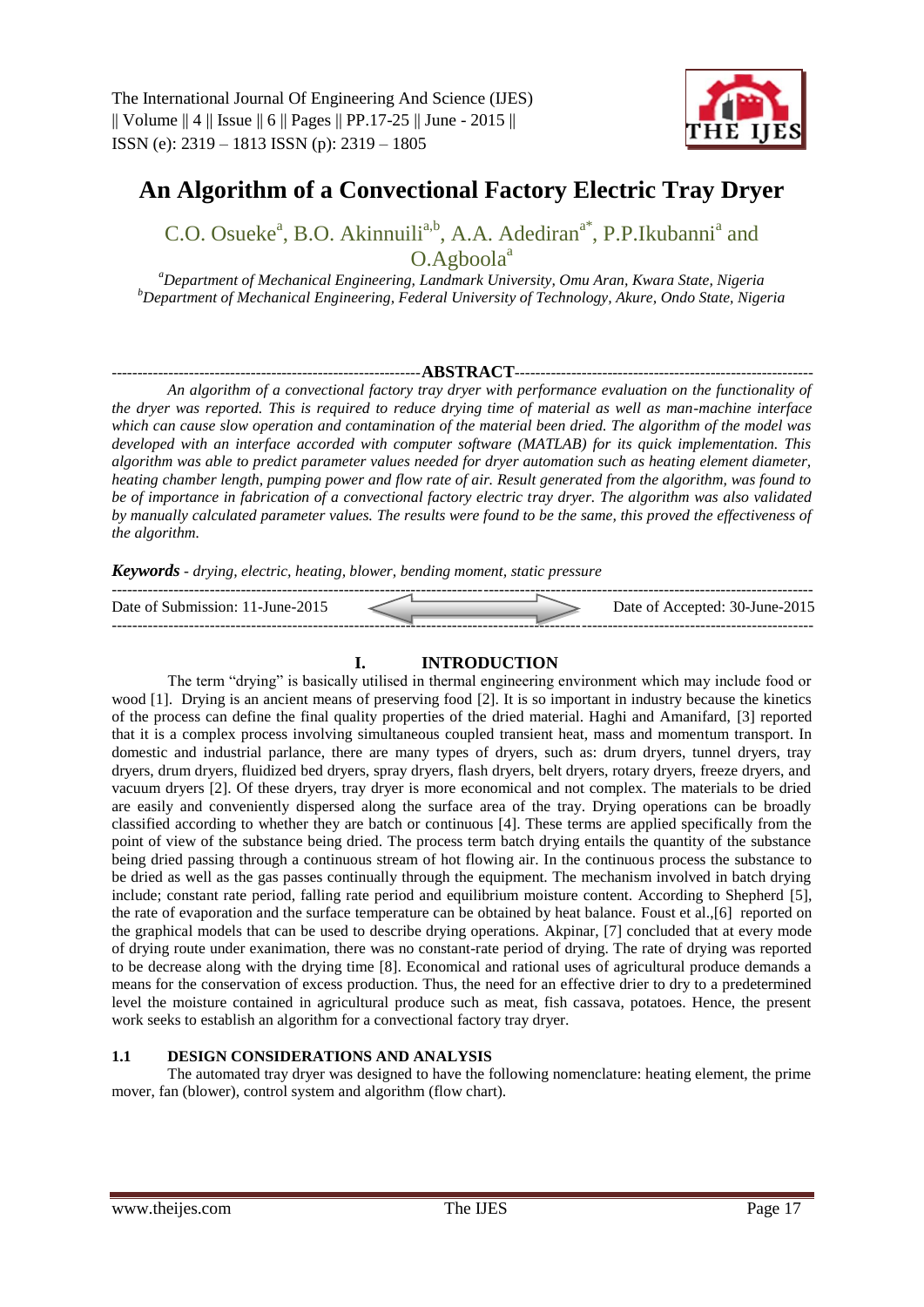## **1.1.1 Overview of Heating Chamber**



### **Design of Heating Element**

Heat is radiated from the coil and by means of forced convection is transported to the commodity through a blower. Coil of circular-cross sectional or rectangular ribbons was use as heating elements. Under steady state condition, a heating element dissipates nearly as much heat from its surface as it receives power from the electric supply Theraja, [9]. If P if the power input and it is the heat dissipated by radiation, hence,  $P=H$  (1) (under steady state conditionally  $(1)$  (under steady state condition)

From Stefan's law of radiation, heat radiated by a hot body is given by; H=5 .72e<sup>k</sup> [(T<sub>1</sub>/100)<sup>4</sup> - (T<sub>2</sub>/100)<sup>4</sup>] W/m<sup>2</sup>

Now 
$$
P = \frac{V^2}{R}
$$
 and  $R = \rho(L/A) = \frac{4\rho l}{\pi d^2}$ . Therefore,  $P = \pi d^2 v^2/(4\rho l)$  or  $l/d^2 = \pi r^2/(4\rho P)$   
Where v = the potential gradient (in volts), R= the resistance of the heating element.

Total surface area of the coil element =  $\pi d l$  (2) If H is the heat dissipated by radiation per seconds per unit area of the coil, the heat radiated per second is;  $\pi d^2 V^2$ 

P = 
$$
(\pi d l H)
$$
 or  $\frac{\pi a^2 v^2}{(4\rho l)} = \pi d^2 l H$   
Where: d = diameter, l = length,  $\rho$  = density and  $H$  = heat dissipated  
Therefore;  $\frac{d^2}{l} = \frac{4\rho H}{V^2}$ 

## **1.1.2 Fan Motor Relationship**

The fan modeled for this purpose is an axial fan. The model is a function of the following parameters;

#### **Density of fan air**

Fan air density is a mass per unit volume of the air. The density of a perfect gas is a function of its molecular weight, temperature and pressure as indicated by

$$
\rho_x = (M/386.7)(529.7/T_x)(b_x/29.92)
$$
  
Where M = molecular weight, T<sub>x</sub>= temperature and b<sub>x</sub> = pressure  
For dry air, the above equation reduces to

$$
\rho_x = 1.325 (b_x/T_x
$$

 $\left(5\right)$ This equation is valid for moist air.

## **Capacity of fan**

Since the fan is of the axial type, most of our design parameters would be limited to analysis in x- direction therefore;  $Q_x = 1.097 A_x \sqrt{\left(\rho v_x / \rho_x\right)}$  $\left(6\right)$ 

Thus the total capacity, which is the volumetric flow rate at fan air density  $\rho_x$ ,

is given as 
$$
Q = Q_x \rho_x / \rho
$$
 (7)

A more practical value of Q is given as 
$$
Q = C \omega R^3
$$
 (8)

The value of Q is limited as demonstrated; A blade has a mean sectional area A and length  $\alpha R$  thus, the volume of blade becomes  $\alpha RA$ , its acceleration;  $\omega^2 R$  and

Centrifugal force F = 
$$
\rho(\alpha RA)\omega^2 R
$$
 stress due to force is  $F/A = \alpha \rho \omega^2 R^2$  (9)

If 
$$
S_f
$$
 is the failure stress blade material then the content  $\delta \leq S_f/n$  (10)

Combining equations (9) and (10), we have

$$
\omega \le \left[ S_f / \alpha n \rho \right]^{\frac{1}{2}} \, \frac{1}{R} \quad \text{and} \quad Q \le CR^2 / (\alpha n)^{\frac{1}{2}} \left[ S_f / \rho \right]^{\frac{1}{2}} \tag{11}
$$

(3)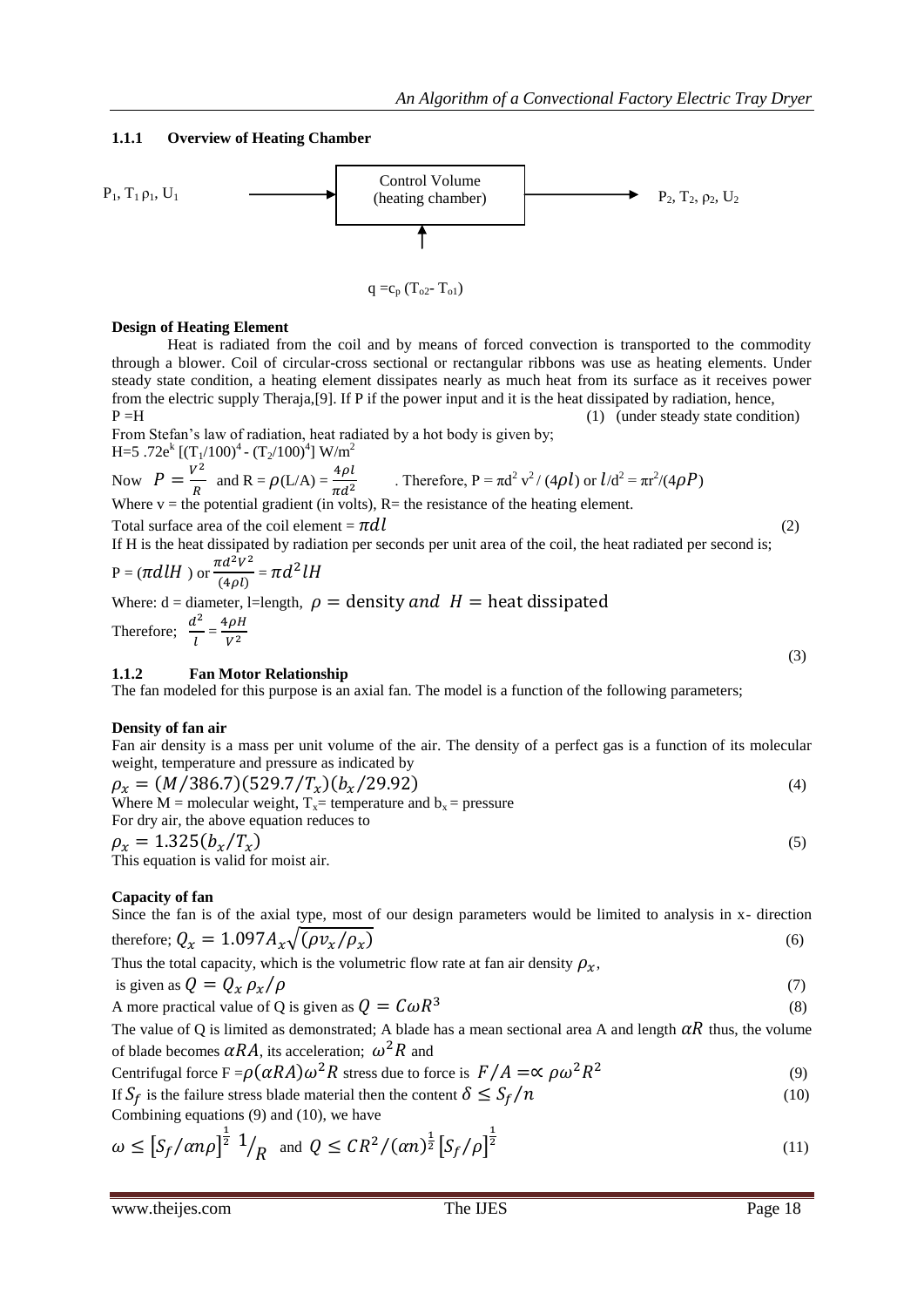## **Fan total pressure**

Fan total pressure is the differences between the total pressure at the fan outlet and the total pressure at the fan inlet.

$$
P_t = P_{t2} - P_{t1}
$$
  
If the fan draws air directly from the atmosphere as in this case  

$$
P_{t1} = 0
$$
, i.e  $P_t = P_{t2}$  (13)  
If also, the fan is connected to a duct as in the case of our model, the pressure drop  $\Delta P_{2-x}$  (14)  
must be added i.e  $P_t + \Delta P_{2-x}$ 

## **Fan velocity pressure/ Fan static pressure**

Fan velocity pressure is the pressure corresponding to the average velocity at fan outlet

 $P_v = (Q_2/109.7A_2)$  $^{2}\rho_{2}$  (15) The Fan static pressure; this is the difference between the fan total pressure and the fan velocity pressure. Therefore, fan static pressure is the difference between the static pressure at the fan outlet and total pressure at fan outlet.  $P_s = P_t - P_v = P_{s_2} - P_{s_1}$ (16)

If the fan draws air directly from the atmosphere  $P_s = P_t - P_v = P_{s_2}$ 

#### **Fan speed**

The fan speed simply refers to the relative speed of the impeller.

#### **Compressibility factor**

This is the ratio of the fan total pressure  $P_t^{\prime}$  that would develop for an incompressible fluid to the fan total pressure  $P_t$  that is developed for a compressible fluid when all other conditions remain the same.

$$
K_p = P'_t/P_t = n(n-1)[(P_{t2a}/P_{t1a})^{n-1/n} - 1]/(P_{t2a}/P_{t1a})
$$
  
Compressibility factor may also be determined by measurement using (17)

$$
X = \rho_x / \rho_{t1a}
$$
  
\n
$$
z = [(\gamma - 1)/\gamma] \quad 6.356 \text{H}/(QP_{t1a})
$$
  
\nThen  $K_p = [z \log(1 + x)]/[x \log(1 + z)]$  (19) (20)

## Fan power input, output / total fan efficiency  $(\boldsymbol{\eta}_t)$

This is the power require to drive the fan and elements in the drive train which is considered a part of the fan. Fan power input can be calculated from appropriate measurements using a dynamometer, torque meter or calibrated motor.

However, the fan power output is expressed as  $H_0 = Q P_t K_t / 6356$  (21) The total fan efficiency is given as;

$$
3\eta_{t} = QP_t K_p / (6356H)
$$
  
or  $\eta_t = \omega_t / \omega_{sh}$  (22)

#### **Fan static efficiency**  $\eta_s$

The fan static efficiency is expressed as a function of the total fan efficiency, fan static pressure and fan total pressure. The relationship is expressed below;

$$
\eta_s = \eta_t P_s / P_t
$$

#### **Fan sound Level**

The sound Level is ten times the logarithm (in base ten) of the ratio of the actual sound power in watt to  $10^{-12}$  watts.  $L_w = 10 \log (w/10^{-12})$  (24)

(23)

#### **1.1.3 Carrying capacity of tray**

The slot carrying the frame will be welded to the main frame of the drying chamber. The characteristic of the welded tray supports and of the tray itself are given below.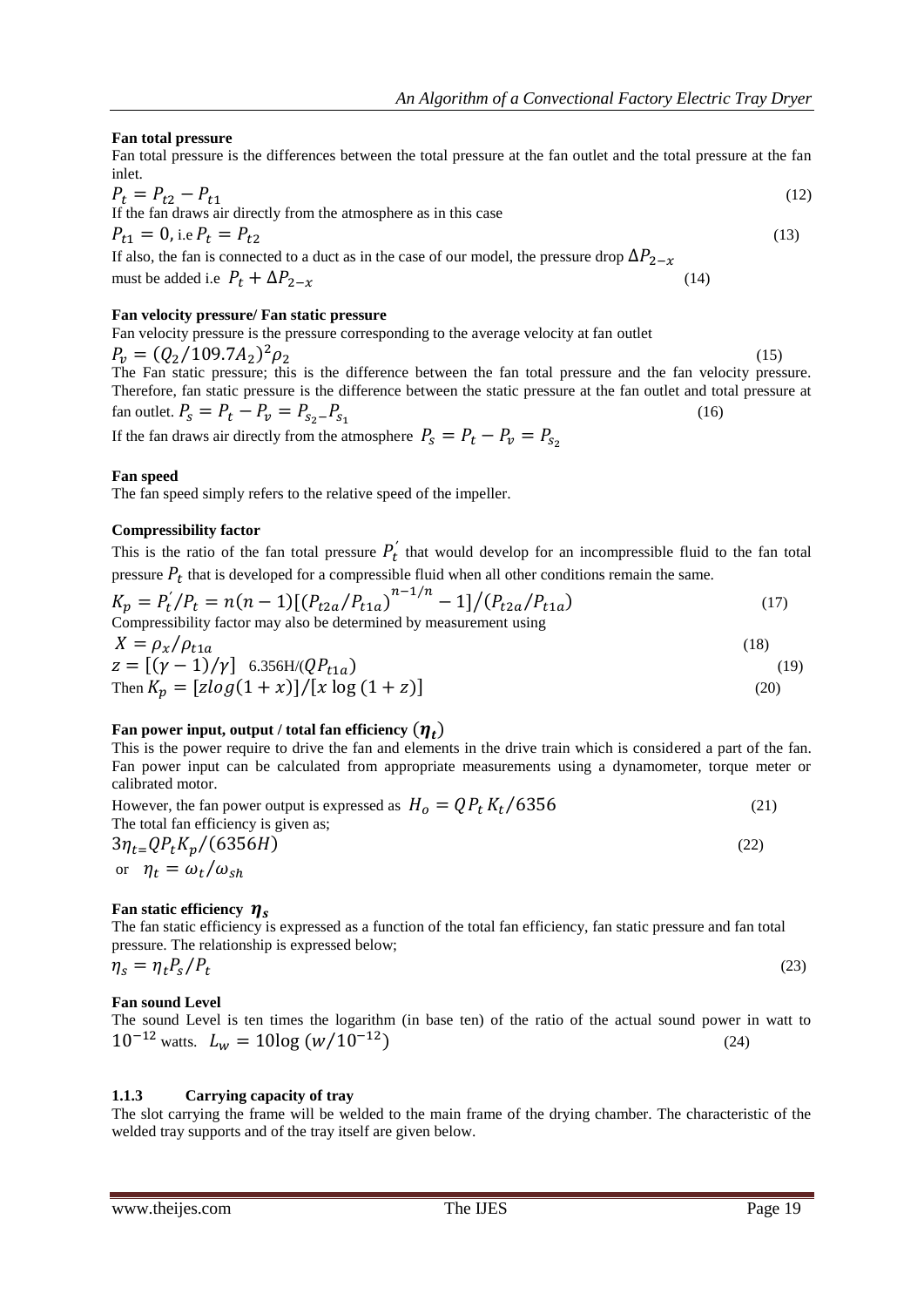

Figure 1. (weld diagram and design considerations of the tray section)

Primary shear force produced in the weld  $\tau' = S_f/A$  (25) The Moment  $M_1$  due to the weight of the commodity to be dried (assume to be concentrated at the centre of the plate) produces a normal bending stress  $\tau_b$  in the welds. It is normal to assume that this stress acts normal to the throat area, during weld analysis.

Unit moment of inertia  $I_u = d(3b^2 + d^2)$  $)/(6$  (26) Moment of inertia on throat area

$$
J_t = 0.707 J_u \tag{27}
$$
  

$$
\delta = M_c / 1 \tag{28}
$$

The factor of safety of guarding against static failure in the weld metal is  $n = s_v / \delta$  (29)

## **1.1.4 The Control System**

The control system is an integral system that monitors the condition within the drying section of the machine such that when the condition indicates a dry state, it by means of manipulation of a programmable logic and control (PLC) network, sets off the shutdown process. The control system is a logic assembly of the major components of the machine such as the actuator motor and the heating element. The sensor which is an electronic device monitors the moisture level within the drying chamber and interprets it is as a voltage drop and then sends this signal to a comparator which is compared with the voltage drop across the motor coil when a zero voltage is recorded at the comparator over a time stretch, the time on De-energizing control units sends a confirmatory shutdown signal to the power unit. Meanwhile, a unit feedback loop continually relates the system response signal back to a summation point (or a comparator) which also works like the former. The control system, in effect, is a two way system which maximizes its performance. A moisture detector could be fitted into the drying chamber in order to measure the moisture level in any commodity that is been dried. When the commodity is sufficiently dried, the moisture detector will trigger a system (by sending an analogue or digital signal is a robotic arm) for instance, that will turn off the drier and the blower. The system arrangement is diagrammatically shown below:



Figure 2. Control system arrangement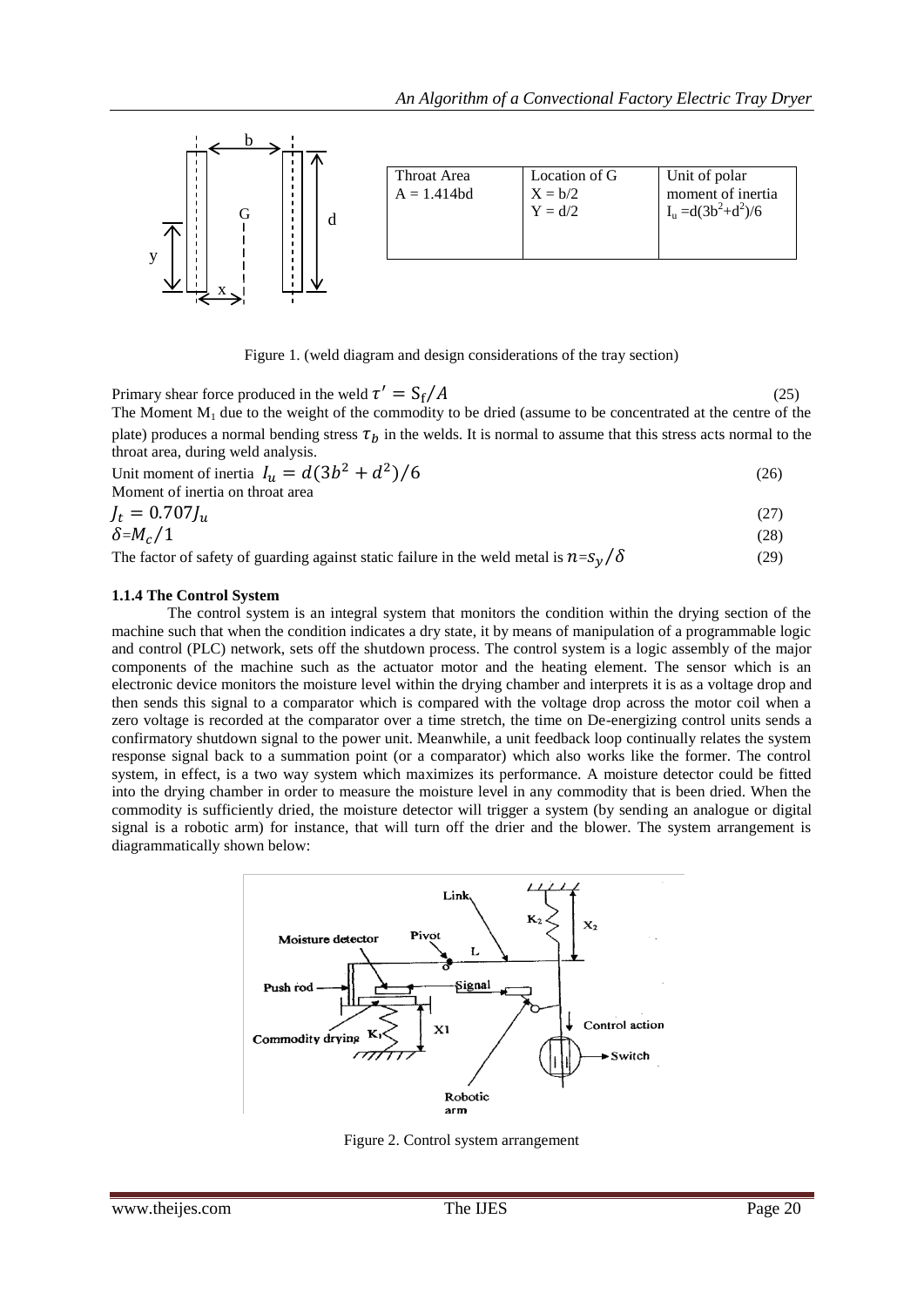## **1.1.5 Heating Element Dimensioning**

Nichrome wire and Nickel-Chrome are most widely used heating element. They can be safely heated above 1000°C and their emissivity is 0.09 each. Their radiating efficiency is in the neighbourhood of 0.5. For primary design calculations, the following holds:

Heating element material: Nichrome Charge of the heating element: 30°C Final temperature: 800°C Radiating efficiency: 57% Specific resistance of Nichrome:  $109\times10^{-8}$  Ωm Source of electricity supply (domestic use): 220V, 650W  $L/d^2$  $^{2}/4\rho P$  (30)  $L/d = 53653170.23$  $H = 5.72 e k [(T_1/100)^4 - (T_2/100)^4]$  $H = 11.49m$  and  $d = 0.0045m = 4.5mm$ **1.1.6 Heating Chamber Length and Pumping Power of Blower** The cross- section of the heater tube is given as  $D = 200$  mm = 0.2m The air temperature reaching the commodity was about 40°C The air velocity is about  $3 - 5$ mls The air entering the blower is at 15°C The Reynolds analogy will be followed in the design process The friction factor is calculated by  $f = 0.0791(Re)^{-1}$  (31) The air properties are considered at the mean temperature

 $\Delta t_n = (\Delta t_1 - \Delta t_2)$  $)$  (32)

#### **II. RESULTS AND DISCUSSION**

#### **Calculation:**

The mean film temperature is given as  $t_f = (t_b + t_w)/2 = 413.15^{\circ}C$ The properties of air at  $t_f = 686.75 K$  (from table) We have prandtl number  $p_r = 0.681$ Kinematics viscosity of air,  $k_i = 3.2 \times 10^{-5}$  m<sup>2</sup>/s Air density,  $\rho_{air} = 0.73 kg/m^3$ Thus, Reynolds number  $R_e = CD/K_i$ 

 $R_e = 31250$  $R_e$ 31250 > 2000, Confirms that the flow is turbulent  $F = 0.00595$ Staton number is given as  $s_t = \frac{N}{R}$  $\frac{u}{R_e P_r}$  (34)  $s_t = \frac{F}{2}$  $\frac{r}{2}$  =  $N_u = 63.312$  $\alpha = N_u^* \lambda$ Mass flow rate of air  $m = \rho A V = 0.57 kg/s$ Where  $Q = \alpha A \Delta t$ 

$$
Q = mc(t_{a2} - t_{a1})
$$
\n<sup>(36)</sup>

 $Q = 14.72kw$  $\Delta t_n = 772K$  $L = 72cm$  $A = 1.70 cm<sup>2</sup>$ 

www.theijes.com The IJES Page 21

(33)

(35)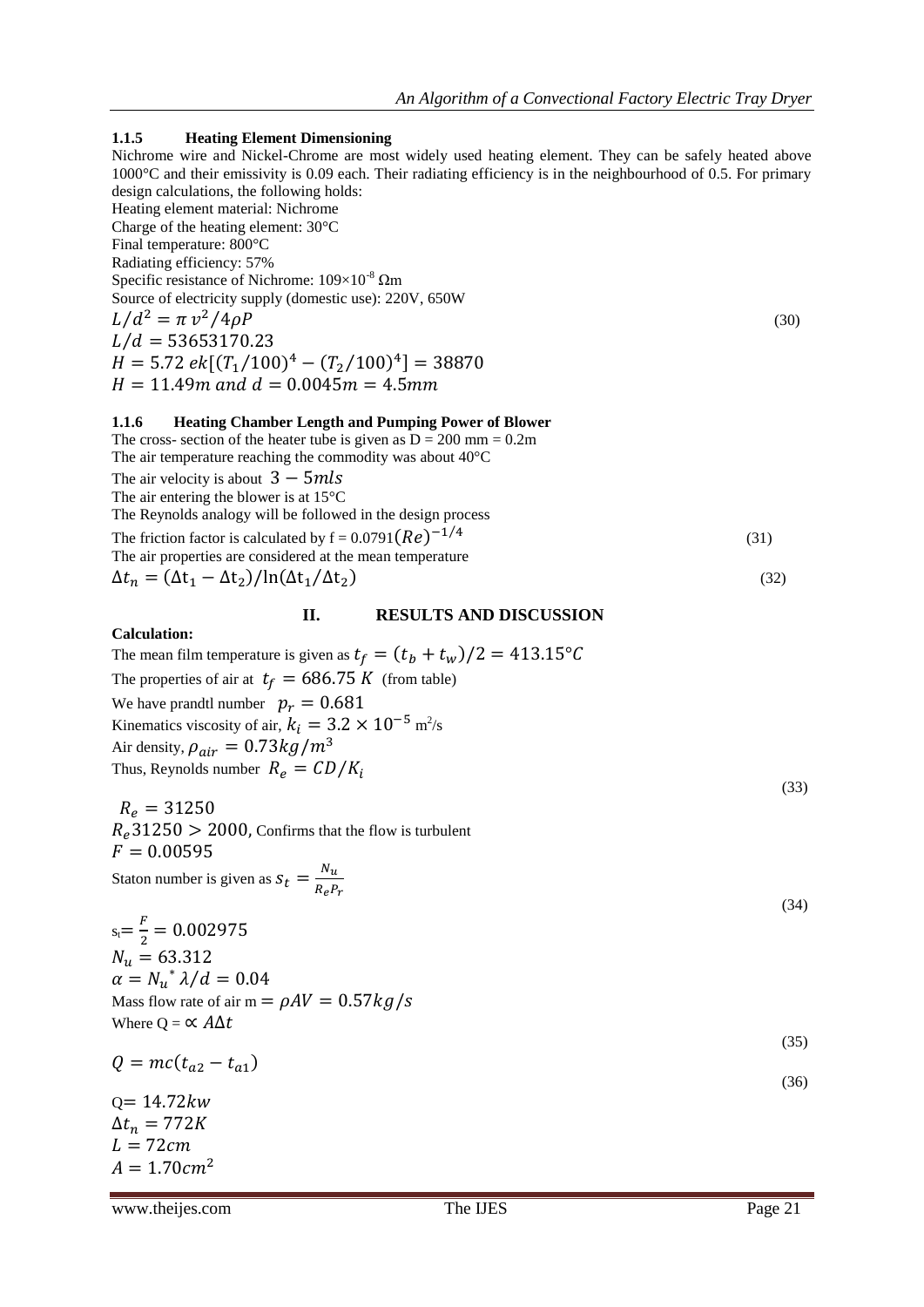The Pumping Power of the Fan is  $W/Q = C^2$  $W = P_{pumping} = 11.60 W$ Flow rate of pumped air  $H_o = QP_tK_p/6356$ 

The SI unit system this equation reduces to  $P = QP_tK_p$  and  $Q = 0.34 \, m^3/s$ 

#### **Free body diagram and shear force diagram**

Figure 3 and 4 are representative of the free body and shear force diagram respectively.



Figure. 3. The free body diagram at tray supported

The figure show the free body diagram at tray supported in both end by a supporting slot welded to the wall of the drying chamber. The free body diagram of one end of the tray will show a shear force  $S_f$  and reaction moment M (see below). V

$$
\begin{matrix} \mathbf{M} \end{matrix}
$$

The primary shear in the welds is of magnitude  $\tau' =$ <sup>S</sup>  $\big|_A;$ 

(38)

(37)

 $A = 1.414hb$  (39) Chosen  $b = 45$  cm = 450 mm and  $h = 5$ mm  $A = 3181.5$  mm<sup>2</sup>

Thus, with a maximum weight of 10 kg equally supported by both end  $S_f = 49.05N$ 

The primary shear stress is  $\tau'$ The bending moment diagram is shown below;

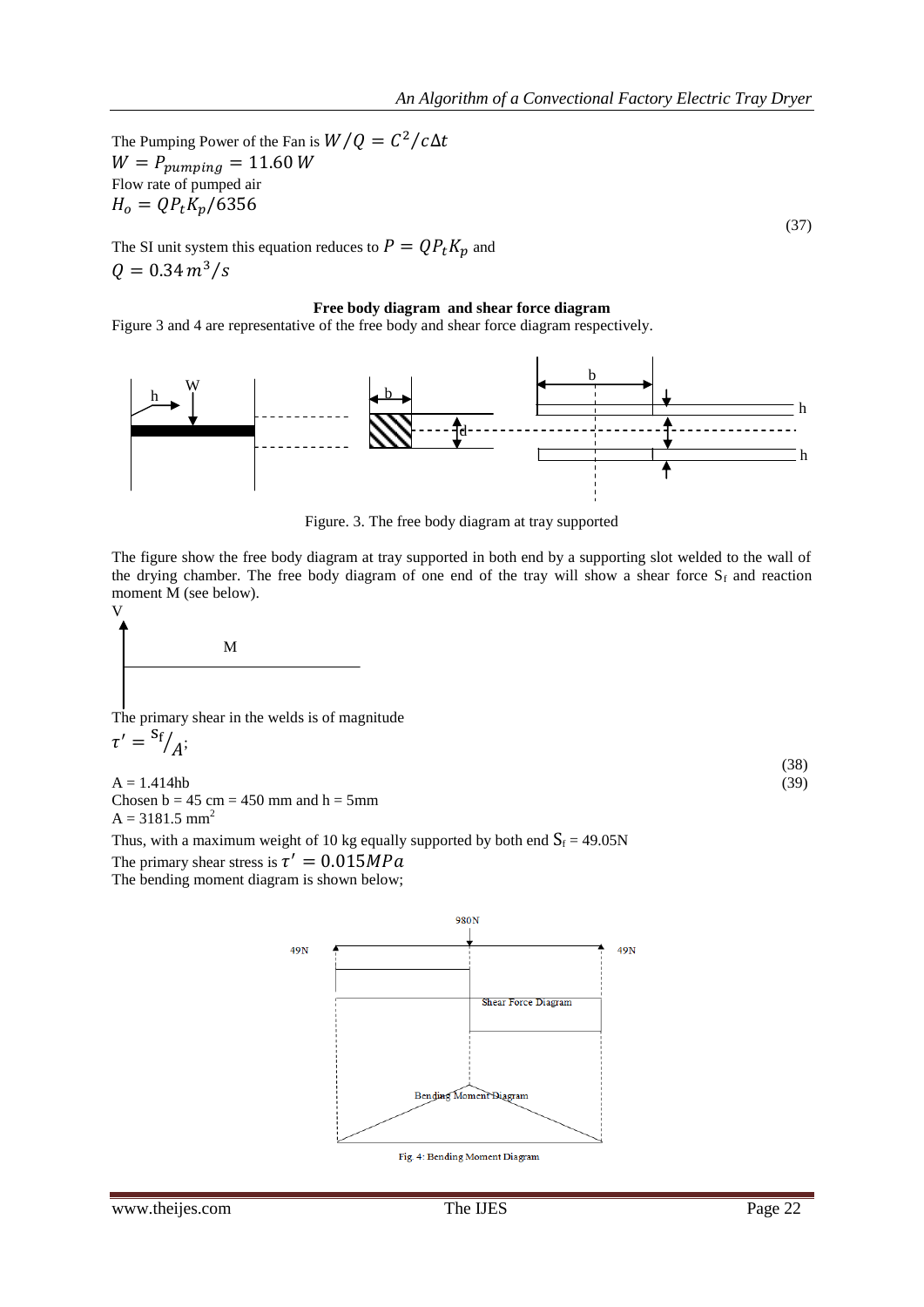The maximum bending occurring at the center of the tray is given as M= 9800 Nmm, The unit polar moment of inertia is  $\delta_u = \frac{d(3d^2+d^2)}{6}$ 6  $(40)$  $\delta_u = 3042000 \; mm^4$ The polar moment of inertia base on the throat area (equation) is given as  $J = 707h\delta_u$  (41) Substituting values of h and,  $J = 10753470$  mm<sup>4</sup> The centroid of the weld is located at  $X = b/2 = 225$ mm  $Y = d/2 = 15$ mm We can fine the secondary shear stress in components parallel is x and y, the component of y is;  $\tau''_{\nu} = \frac{M}{\nu}$ J (42)  $\tau'_{\lambda}$ The component x is;  $\tau'_{\lambda}$ These stress components should be combined to yield the maximum stresses; which occur at both end of the tray in the welds  $\tau = \sqrt{\tau_x^{\prime\prime} + \tau_y^{\prime}}$ (43)

 $\tau = 0.21 MPa$ 

Chosen AWS electrode E60xx, the tensile strength= 62 kpsi Yield strength =50 kpsi

Elongation percentage =17-26% (Data based on the America Welding Society specification standard), if we base the failure of weld on yielding, we have,

 $S_v = 50$  kpsi = 3445 MPa. The factor of safety guarding against static failure of the weld is provided by  $n = S_v/\delta = 1640.4$ 

## **CONCLUSION**

The value indicating total safety is somewhat large. This indicates that weld can support a load much greater than the 10 kg considered in the design calculations. However, the value of the maximum load that can be carried should be decided taking into account that the tray will bend after a certain limit of loading. This limit can be gotten theoretically but limiting constraint as the strength properties of the material available in the local market will decide on the maximum loads that can be carried. This system is a trade-off between efficiency and reliability. The result could be easily implemented, if any output parameter found is unacceptable by the program user, a new set of parameters can be computed into the program until an optimal design is obtained. The system occupies a total space of about  $600 \times 700 \times 500$  mm<sup>3</sup> and weight about 15 kg. A total of 30 kg can be dried at a time.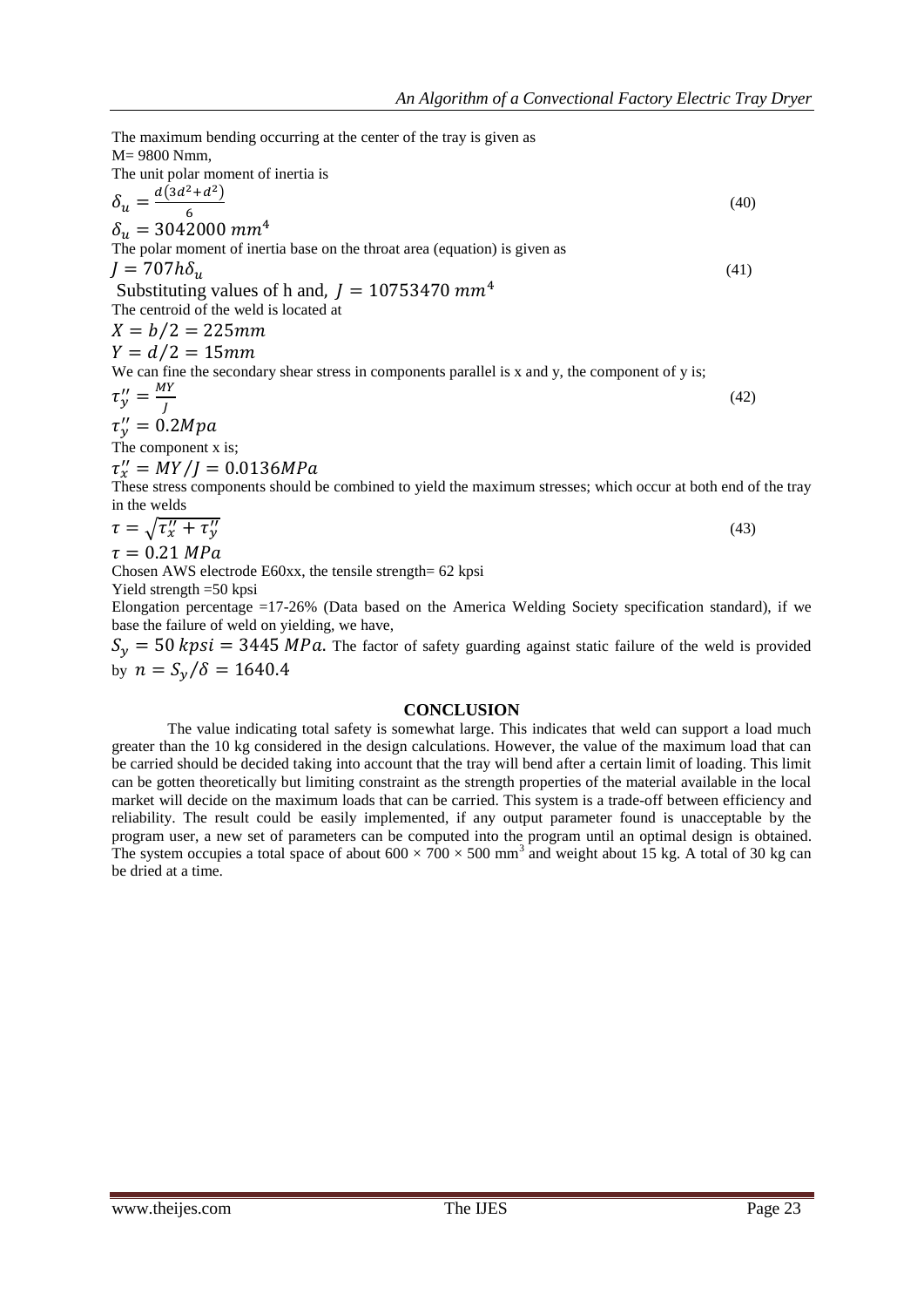